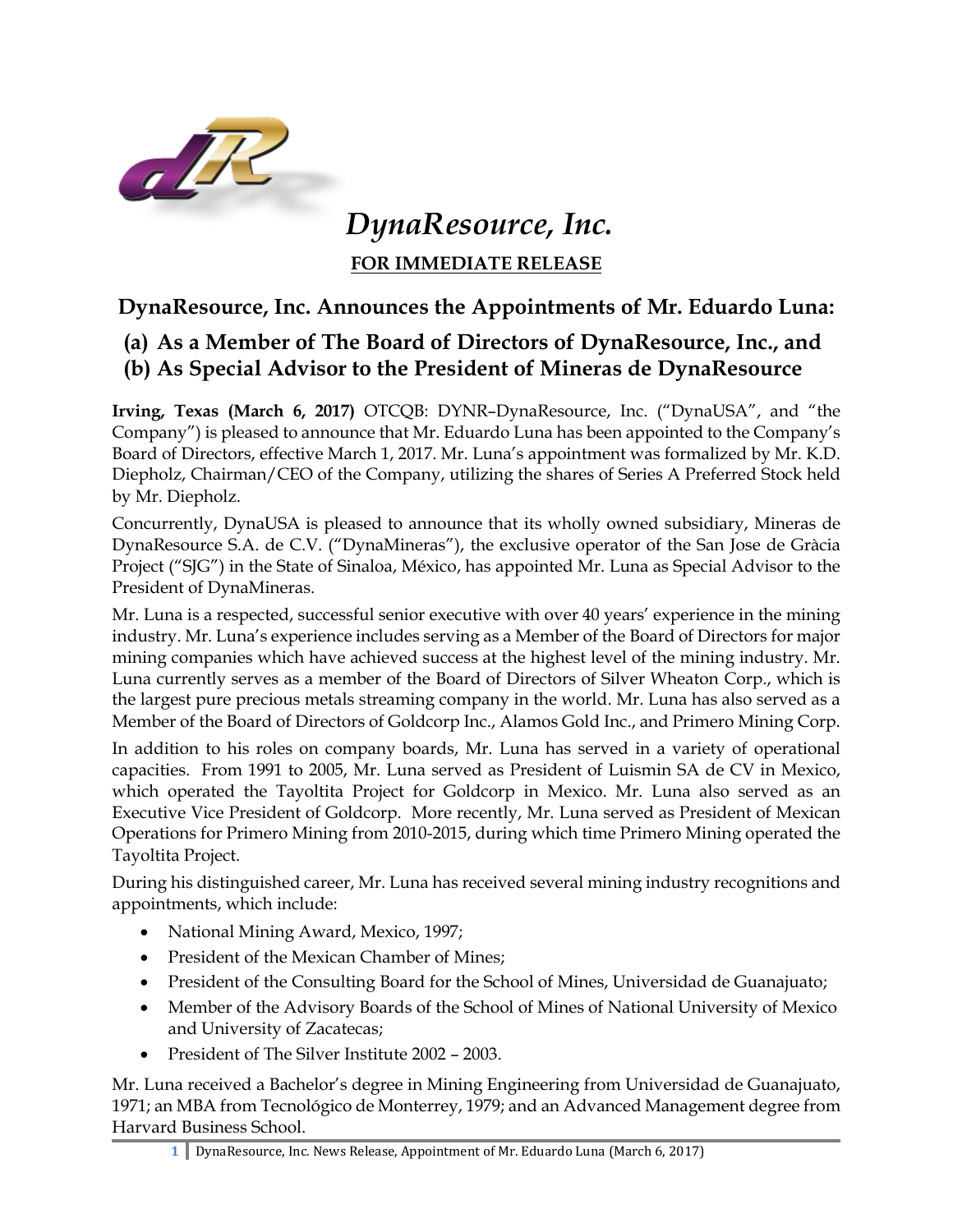In 1997 Mr. Luna was appointed Trustee of Fundación Pro Niños de la Calle, a charity that works with children living on the streets of Mexico City.

Mr. K.D. Diepholz, Chairman/CEO of DynaUSA, said "Mr. Luna is a consummate professional in the mining industry. His stature and successes in the industry are well known. Mr. Luna will provide guidance directly to me, as President of DynaMineras, for the operations and project development at SJG. Mr. Luna's vast experience and success at the Tayoltita Property will transfer immediately to the underground test mining operations at SJG. In addition to the current underground mining development, we believe future development at SJG will include an expansion of the underground mining and pilot production activities, as well as the defining, and subsequent development of an open pit resource. We expect DynaMineras to accomplish a preliminary economic assessment report, scoping study, or similar report, which will be expected to support the project financing of the open pit operations at SJG."

"I am delighted to welcome Mr. Luna to the DynaResource family of companies. I expect Mr. Luna to provide leadership and advice to the DynaResource family of companies in order that the DynaResource Companies continue the development of SJG into a world class project. I am excited to welcome Mr. Luna to the DynaResource Companies and I look forward to working with him."

Mr. Luna said: "The DynaResource companies and the SJG Project offer a unique and substantial combination of opportunities. I recognize the possibility for the continued development of DynaResource into a mid-tier producer in the short term, and a first-class mining company in the longer term. I am very excited to join a very talented professional and management staff already in place at the DynaResource family of companies, both in the US and in Mexico. I am looking forward to providing leadership, advice and guidance for the DynaResource Companies at this exciting growth phase for the Companies, and I'm looking forward to the continuing development of the SJG Project into a world class mining property."

On behalf of the Board of Directors,

## K.D. DIEPHOLZ;

DynaResource, Inc; Chairman and CEO

## *IMPORTANT CAUTIONARY NOTE REGARDING CANADIAN DISCLOSURE STANDARDS*

*The Company is an "*OTC Reporting Issuer*" as that term is defined in Multilateral Instrument 51-509, Issuers Quoted in the U.S. Over-the-Counter Markets, promulgated by various Canadian Provincial Securities Commissions.*

*Accordingly, certain disclosure in this news release or other disclosure provided by the Company has been prepared in accordance with the requirements of securities laws in effect in Canada, which differ from the requirements of United States securities laws. In Canada, an issuer is required to provide technical information with respect to mineralization, including reserves and resources, if any, on its mineral exploration properties in accordance with Canadian requirements, which differ significantly from the requirements of the United States Securities and Exchange Commission (the "SEC") applicable to registration statements and reports filed by United States companies pursuant to the Securities Act of 1933, as amended, or the Securities Exchange Act of 1934, as amended. As such, information contained in this news release or other disclosure provided by the Company concerning descriptions of mineralization under Canadian standards may not be comparable to similar information made public by United States companies subject to the reporting and disclosure requirements of the SEC and not subject to Canadian securities legislation. This news release or other disclosure provided by the Company may use the terms "measured mineral resources", "indicated mineral resources" and "inferred mineral resources". While these terms are recognized and required by Canadian regulations (under National Instrument 43-101, Standards of Disclosure for Mineral Projects), the SEC does not recognize them. United States investors are cautioned not to assume that any part or all of the mineral deposits in these categories will ever be converted to reserves. In addition, "inferred mineral resources" have a great*